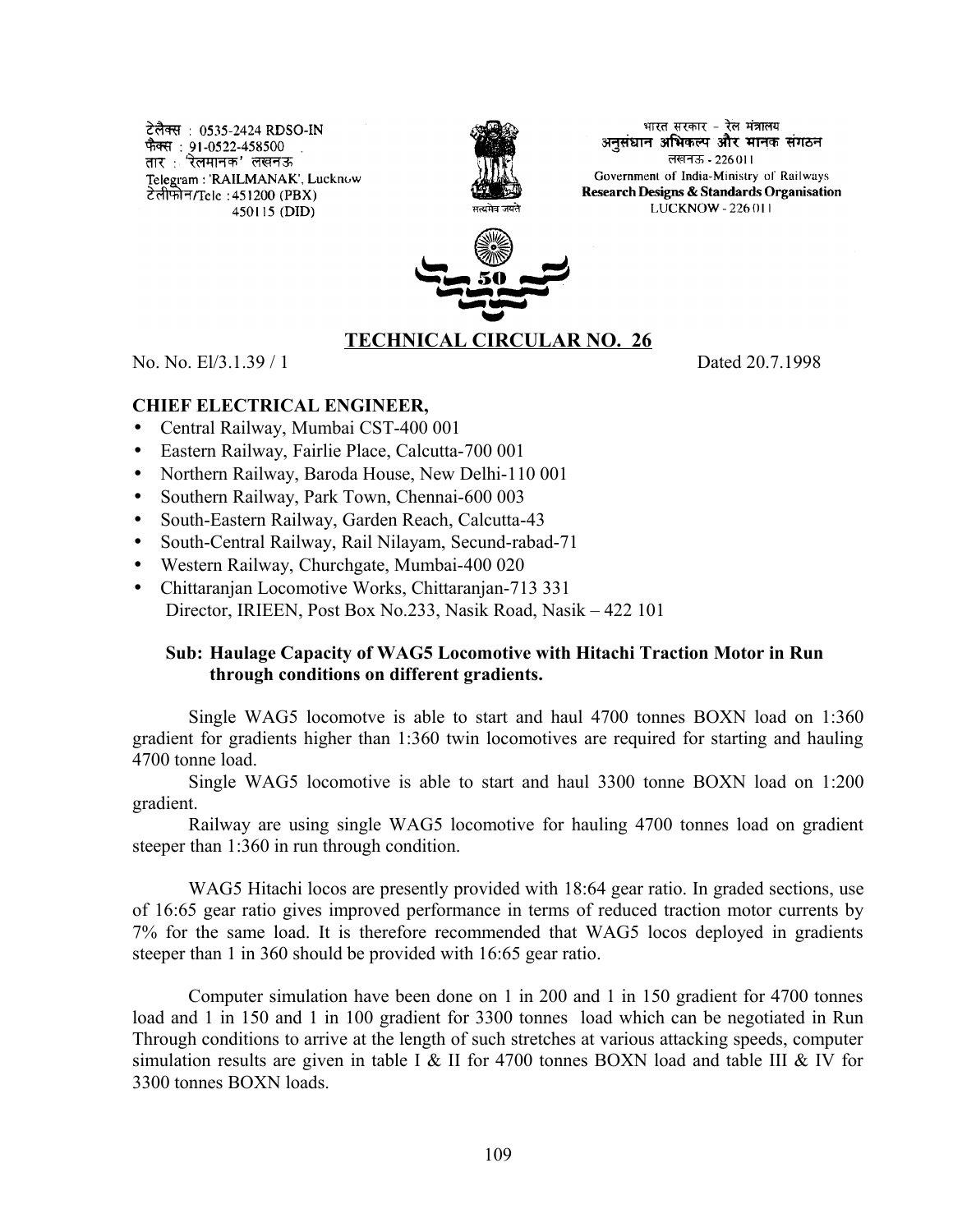# **Table-I**

#### **Haulage Capacity on 1:200 compensated up gradient in Run Through conditions for 4700 tonnes BOXN load**

| <b>Attacking Speed</b><br>(KMPH) | Max. Length of 1:200 Section<br>which can be negotiated (Km.) |              | <b>Exit Speed (KMPH)</b> |              |
|----------------------------------|---------------------------------------------------------------|--------------|--------------------------|--------------|
|                                  | GR-18:64                                                      | $GR - 16:65$ | GR-18:64                 | $GR - 16:65$ |
| 20                               | 0.5                                                           | 2.0          | 16                       |              |
| 30                               | 1.0                                                           | 3.0          | 23                       | 16           |
| 40                               | 2.0                                                           | 5.0          | 28                       | 23           |
| 50                               | 4.0                                                           | 6.0          | 27                       | 29           |
| 60                               | 5.0                                                           | 6.0          | 31                       | 35           |
| 70                               | 5.0                                                           |              | 38                       |              |

## **Table-II**

# **Haulage Capacity on 1:150 compensated up gradient in run through conditions for 4700 tonnes BOXN Load**

| <b>Attacking Speed</b><br>(KMPH) | Max. Length of 1:150 Section<br>which can be negotiated (Km.) |              | <b>Exit Speed (KMPH)</b> |              |
|----------------------------------|---------------------------------------------------------------|--------------|--------------------------|--------------|
|                                  | GR-18:64                                                      | $GR - 16:65$ | GR-18:64                 | $GR - 16:65$ |
| 20                               | <b>Not</b><br>recommended                                     | 0.5          |                          | 12           |
| 30                               | 0.5                                                           | 1.0          | 23                       | 17           |
| 40                               | 1.0                                                           | 1.5          | 28                       | 25           |
| 50                               | 2.0                                                           | 2.0          | 29                       | 32           |
| 60                               | 2.0                                                           | 3.0          | 41                       | 32           |
| 70                               | 3.0                                                           | 3.0          | 39                       | 40           |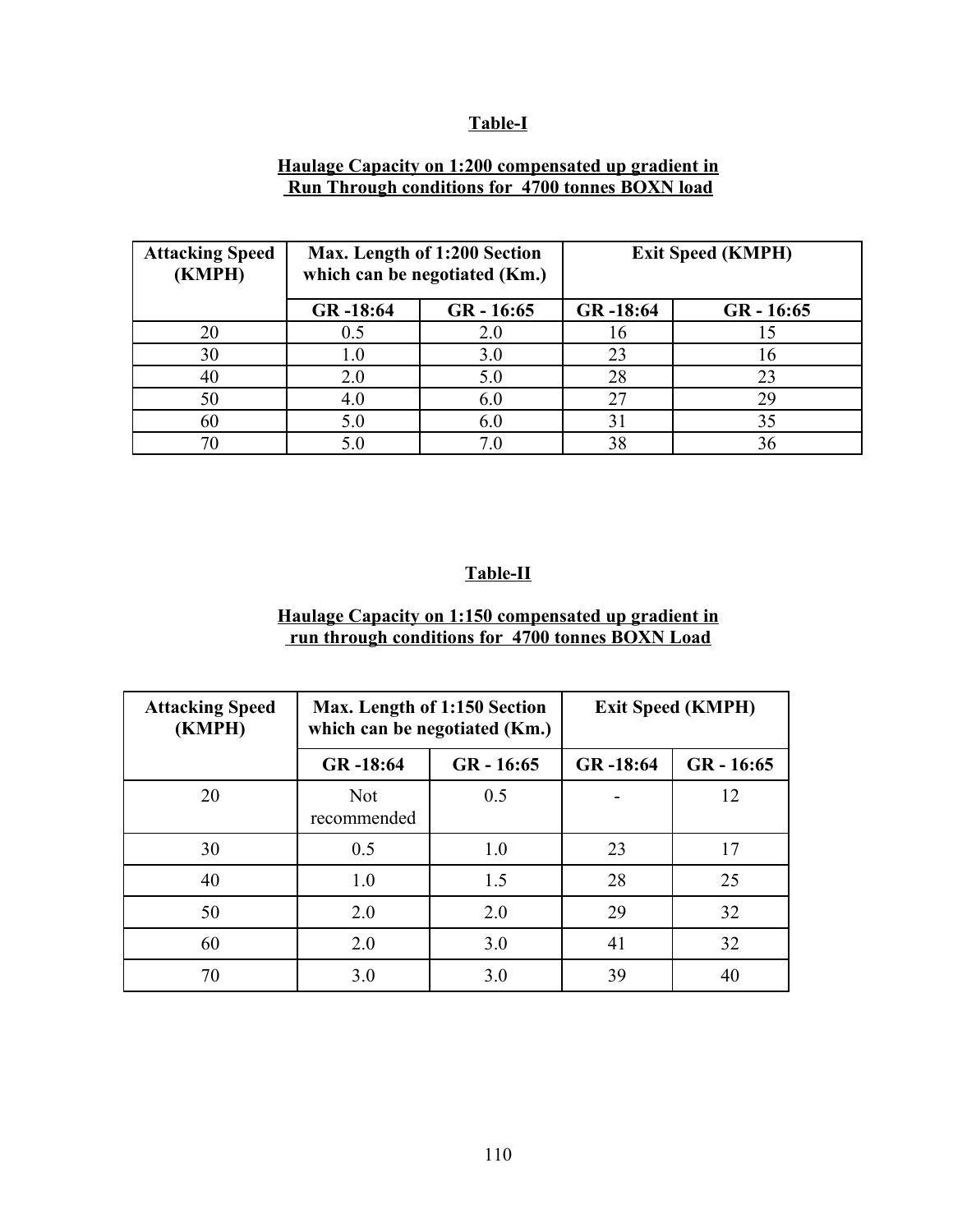# **Table-III**

| <b>Attacking Speed</b><br>(KMPH) | Max. length of 1:200 section<br>which can be negotiated (Km.) |              | <b>Exit Speed (KMPH)</b> |              |
|----------------------------------|---------------------------------------------------------------|--------------|--------------------------|--------------|
|                                  | GR-18:64                                                      | $GR - 16:65$ | GR-18:64                 | $GR - 16:65$ |
| 20                               | 0.5                                                           | 2.0          | 16                       | 14           |
| 30                               | 1.5                                                           | 4.0          | 20                       | 18           |
| 40                               | 3.0                                                           | 5.0          | 22                       | 27           |
| 50                               | 4.0                                                           | 6.0          | 28                       | 31           |
| 60                               | 5.0                                                           | 7.0          | 32                       | 33           |
| 70                               | 6.0                                                           | 7.0          | 34                       | 36           |

#### **Haulage Capacity on 1:150 compensated up gradient in run through conditions for 3300 tonnes BOXN Loads**

### **Table-IV**

| Haulage Capacity on 1:100 Compensated up gradient in |  |  |
|------------------------------------------------------|--|--|
| run through conditions for 3300 tonnes BOXN Loads    |  |  |

| <b>Attacking Speed</b><br>(KMPH) | Max. length of 1:150 section<br>which can be negotiated (Km.) |              | <b>Exit Speed (KMPH)</b> |              |
|----------------------------------|---------------------------------------------------------------|--------------|--------------------------|--------------|
|                                  | GR-18:64                                                      | $GR - 16:65$ | GR-18:64                 | $GR - 16:65$ |
| Upto $20$                        | Not recommended                                               |              |                          |              |
| 30                               | 0.8                                                           | 0.75         | 6.5                      | 16           |
| 40                               | 0.85                                                          | 1.0          | 25                       | 26           |
| 50                               | 1.0                                                           | 1.5          | 36                       | 30           |
| 60                               | 2.0                                                           | 2.0          | 31                       | 34           |
| 70                               | 2.0                                                           | 3.0          | 43                       | 30           |

2. Railways are requested to conduct field trials on the above guidelines in different sections.